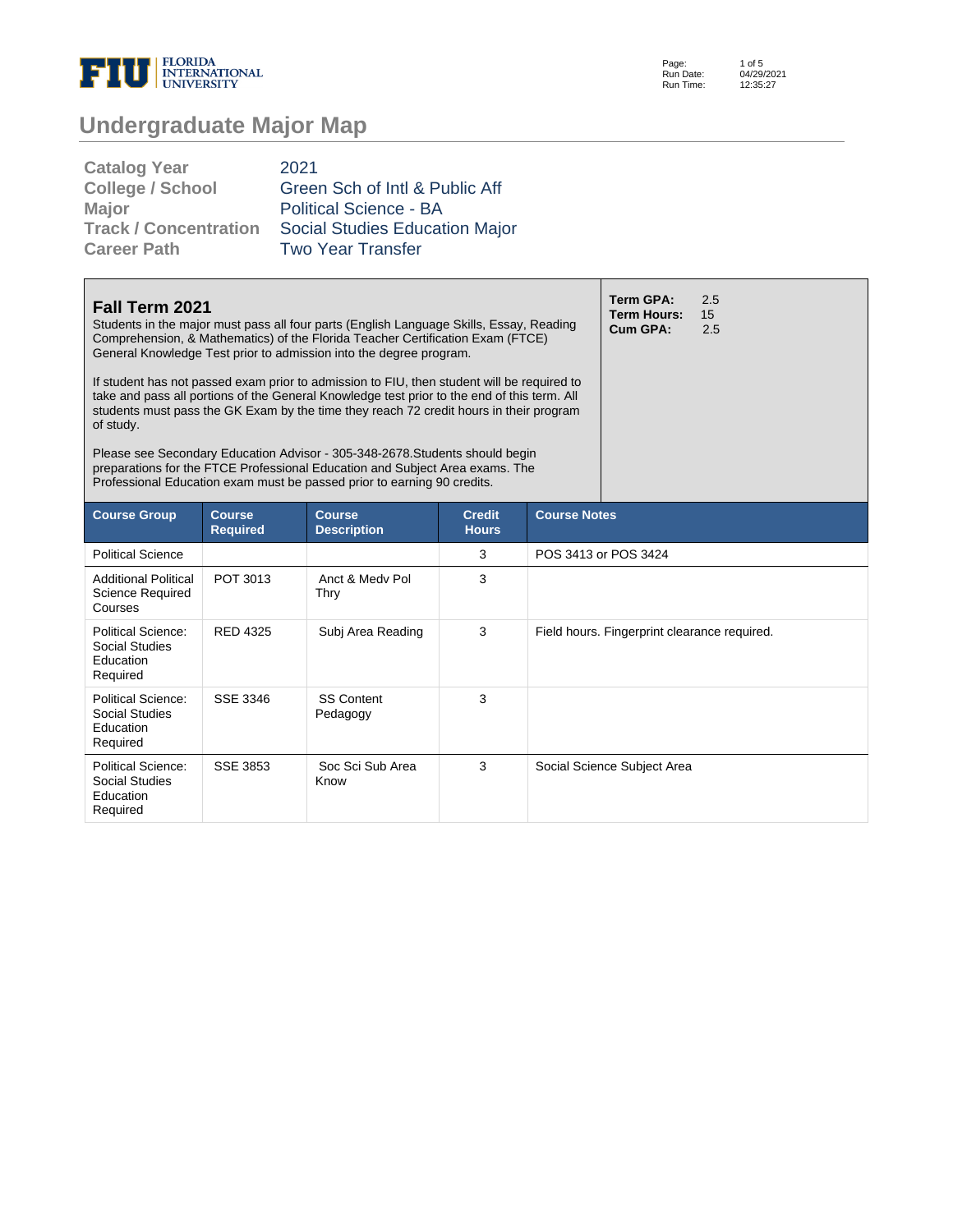

| <b>Undergraduate Major Map</b> |  |  |
|--------------------------------|--|--|
|--------------------------------|--|--|

| Term GPA:<br>2.5<br><b>Spring Term 2022</b><br>15<br><b>Term Hours:</b><br>Students should take and pass the Subject Area OR Professional Education exam prior to<br>Cum GPA:<br>2.5<br>earning 90 credits. If not already taken, students should also take the Subject Area exam. |                                  |                                     |                               |                     |                      |  |
|------------------------------------------------------------------------------------------------------------------------------------------------------------------------------------------------------------------------------------------------------------------------------------|----------------------------------|-------------------------------------|-------------------------------|---------------------|----------------------|--|
| <b>Course Group</b>                                                                                                                                                                                                                                                                | <b>Course</b><br><b>Required</b> | <b>Course</b><br><b>Description</b> | <b>Credit</b><br><b>Hours</b> | <b>Course Notes</b> |                      |  |
| Comparative<br><b>Politics</b>                                                                                                                                                                                                                                                     |                                  |                                     | 3                             |                     | CPO 3103 or CPO 3304 |  |
| <b>Additional Political</b><br>Science Required<br>Courses                                                                                                                                                                                                                         | <b>INR 3102</b>                  | Amer Foreign<br>Policy              | 3                             |                     |                      |  |
| POT 3000-4000<br>Level Elective                                                                                                                                                                                                                                                    |                                  |                                     | 3                             |                     |                      |  |
| <b>Political Science:</b><br>Social Studies<br>Education<br>Required                                                                                                                                                                                                               | <b>SSE 4383</b>                  | Persp in Soc Sc Ed                  | 3                             |                     |                      |  |
| Political Science:<br>Social Studies<br>Education<br>Required                                                                                                                                                                                                                      | SSE 4380                         | <b>Global Perspectives</b>          | 3                             |                     |                      |  |

| <b>Summer Term 2022</b><br>Apply for Student Teaching through Office of Clinical Experiences by June 1st.<br>Minimum cumulative FIU GPA of a 2.5 and successful completion of all coursework and<br>FTCE exams (General Knowledge, Professional Education and Subject Area Exams)<br>required PRIOR to placement in Student Teaching.<br>May use TSL 4324 to satisfy Global Learning requirements. |                                  |                                     |                               |                     | Term GPA:<br>Term Hours:<br>Cum GPA:         | 2.5<br>9<br>2.5 |
|----------------------------------------------------------------------------------------------------------------------------------------------------------------------------------------------------------------------------------------------------------------------------------------------------------------------------------------------------------------------------------------------------|----------------------------------|-------------------------------------|-------------------------------|---------------------|----------------------------------------------|-----------------|
| <b>Course Group</b>                                                                                                                                                                                                                                                                                                                                                                                | <b>Course</b><br><b>Required</b> | <b>Course</b><br><b>Description</b> | <b>Credit</b><br><b>Hours</b> | <b>Course Notes</b> |                                              |                 |
| CPO 3000-4000<br>Level Elective                                                                                                                                                                                                                                                                                                                                                                    |                                  |                                     | 3                             |                     |                                              |                 |
| Political Science:<br>Social Studies<br>Education<br>Required                                                                                                                                                                                                                                                                                                                                      | <b>TSL 4324</b>                  | <b>ESOL Content</b><br>Areas        | 3                             |                     | Field hours. Fingerprint clearance required. |                 |
| Political Science:<br>Social Studies<br>Education<br>Required                                                                                                                                                                                                                                                                                                                                      | EDP 3004                         | <b>Educational</b><br>Psychol       | 3                             |                     |                                              |                 |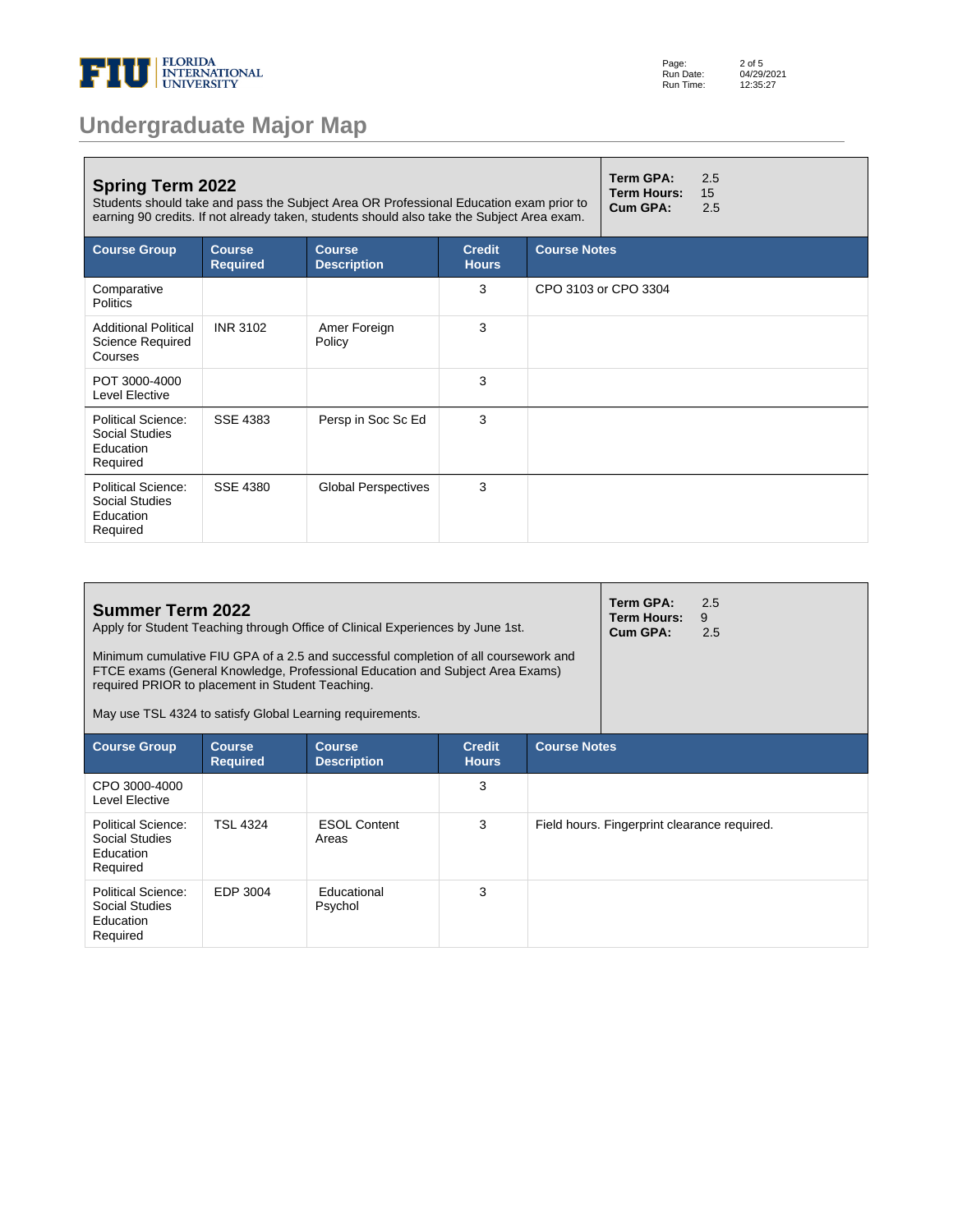

|  |  | <b>Undergraduate Major Map</b> |  |
|--|--|--------------------------------|--|
|  |  |                                |  |

| Fall Term 2022<br>Apply for Spring Graduation.<br>Minimum cumulative FIU GPA of a 2.5 and successful completion of all coursework and<br>FTCE exams (General Knowledge, Professional Education and Subject Area Exams)<br>required PRIOR to placement in Student Teaching.<br>May use SSE 4380 to satisfy the Global Learning requirements. |                                  | <b>Term GPA:</b><br><b>Term Hours:</b><br>Cum GPA: | 2.5<br>18<br>2.5              |                                                |                                              |                                               |
|---------------------------------------------------------------------------------------------------------------------------------------------------------------------------------------------------------------------------------------------------------------------------------------------------------------------------------------------|----------------------------------|----------------------------------------------------|-------------------------------|------------------------------------------------|----------------------------------------------|-----------------------------------------------|
| <b>Course Group</b>                                                                                                                                                                                                                                                                                                                         | <b>Course</b><br><b>Required</b> | <b>Course</b><br><b>Description</b>                | <b>Credit</b><br><b>Hours</b> | <b>Course Notes</b>                            |                                              |                                               |
| INR 3000-4000<br><b>Level Elective</b>                                                                                                                                                                                                                                                                                                      |                                  |                                                    | 3                             |                                                |                                              |                                               |
| POS 3000-4000<br>Elective                                                                                                                                                                                                                                                                                                                   |                                  |                                                    | 3                             | POS 3000-4000 OR PUP 4004: Public Policy: U.S. |                                              |                                               |
| <b>Political Science</b><br>3000-4000 Level<br>Electives                                                                                                                                                                                                                                                                                    |                                  |                                                    | 3                             |                                                |                                              | Upper Division Electives (POS, CPO, POT, INR) |
| Political Science:<br>Social Studies<br>Education<br>Required                                                                                                                                                                                                                                                                               | <b>SSE 4384C</b>                 | Spec Tch Lab Soc<br>Stu                            | 3                             |                                                | Field hours. Fingerprint clearance required. |                                               |
| <b>Political Science</b><br>3000-4000 Level<br>Electives                                                                                                                                                                                                                                                                                    |                                  |                                                    | 3                             |                                                |                                              |                                               |
| Political Science:<br>Social Studies<br>Education<br>Required                                                                                                                                                                                                                                                                               | <b>SSE 4384C</b>                 | Spec Tch Lab Soc<br>Stu                            | 3                             |                                                |                                              |                                               |

| <b>Spring Term 2023</b><br>Student teaching is a full-time teaching experience and requires commitment during school<br>hours along with preparation and grading time. |                                  |                                     |                               |                     | Term GPA:<br>Term Hours:<br>Cum GPA:         | 2.5<br>6<br>2.5 |
|------------------------------------------------------------------------------------------------------------------------------------------------------------------------|----------------------------------|-------------------------------------|-------------------------------|---------------------|----------------------------------------------|-----------------|
| <b>Course Group</b>                                                                                                                                                    | <b>Course</b><br><b>Required</b> | <b>Course</b><br><b>Description</b> | <b>Credit</b><br><b>Hours</b> | <b>Course Notes</b> |                                              |                 |
| Political Science:<br>Social Studies<br>Education<br>Required                                                                                                          | SSE 4942                         | <b>Student Teaching</b>             | 6                             |                     | Field hours. Fingerprint clearance required. |                 |

#### **General Requirements**

Prerequisites for major:

- Should satisfy Foreign Language Requirement before transferring
- GEA2000, POS2041, and two of the following, CPO2002, INR 2001, POT 2002

\*Critical Indicator is the minimum grade indicated in specific courses to demonstrate proficiency and progress in major. Earning less than the minimum grade is a trigger for a conversation with advisor.\*

#### GENERAL UNIVERSITY REQUIREMENTS

Transfer students are assumed to have completed an Associates of Arts Degree from a Florida Public Institution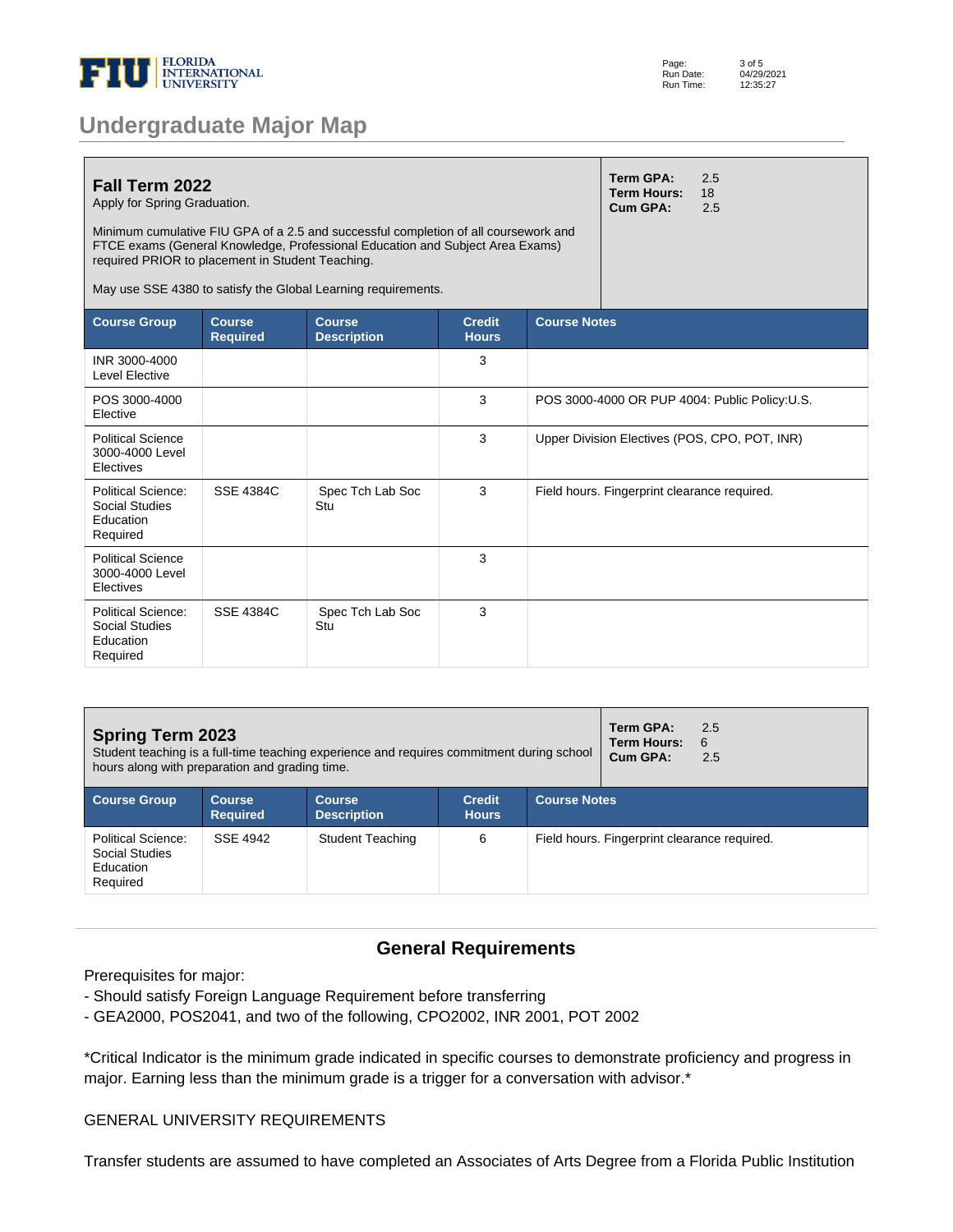

### **Undergraduate Major Map**

or satisfied completed 60 credits and the University Core Curriculum Requirements.

In addition, the following courses are required of incoming transfer students:

Global Learning Requirement for Transfers: Transfers entering FIU Fall 2011 or later are required to take two Global Learning Courses.

Those who meet the University Core Curriculum Requirements prior to entering FIU

-Two Global Learning Discipline Specific Courses (One of the two may be a Global Learning Foundation Course chosen in consultation with your advisor)

Those who do not meet the University Core Curriculum Requirements prior to entering FIU

- One Global Learning Foundation Course (from the University Core Curriculum)

- One Global Learning Discipline-Specific Course

Transfer courses may not be used to meet the FIU Global Learning Requirement. For a list of Global Learning courses: http://goglobal.fiu.edu

Steven J. Green School of International and Public Affairs: Selected Requirements

Foreign Language Requirement: Students must demonstrate competency in a foreign language or in American Sign Language at the level of the second semester of a college language sequence. You may be able to satisfy this requirement with AP, CLEP Exam, or other credit. Contact your advisor.

Grades: Students must earn a grade of """"""""C"""""""" or higher in all courses required for the major. A grade of """"""""C-"""""""" or lower is not acceptable in any required course.

This document only lists SELECTED requirements. See your Panther Degree Audit for a full list of SIPA and major requirements at http://my.fiu.edu

Steven J. Green School of International and Public Affairs: BA in Political Science (Social Studies Education) specific requirements

Admission Requirement:

1. GPA 2.5 minimum

2. Pass all four sections of the General Knowledge Test (Reading Comprehension, English Language Skills, Mathematics and Essay).

Graduation Requirement:

1. Have an overall GPA of 2.5 or higher

2. Successfully demonstrate all the Florida Educator Accomplish Practices at the pre-professional level. This is done throughout your coursework in the College of Education.

3. Pass the FTCE General Knowledge, Professional Educator and Subject Area exams prior to graduation. Note: At FIU, the Professional Educator and Subject Area exams must be passed prior to Student Teaching.

Testing Requirement:

- 1. General Knowledge Exam English Language
- 2. General Knowledge Exam Reading
- 3. General Knowledge Exam Essay